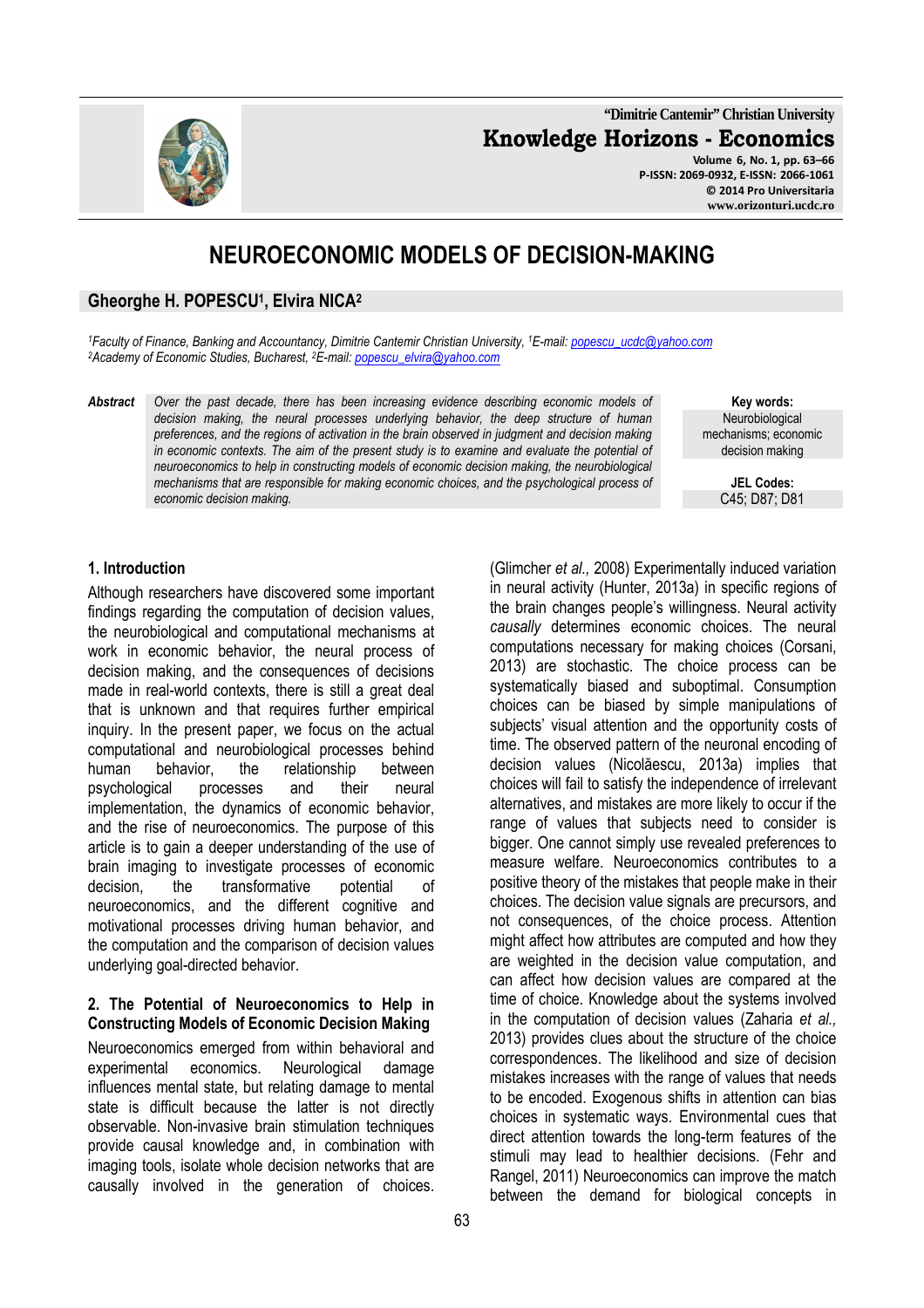economics (Naito, 2013) and what economic models can offer to neuroscience, developing the conceptual interface needed to help neuroscience and economics identify general principles of behavior. Shifting contexts can change the extent to which decision makers rely on particular sorts of neural computations. Neuroscience provides a wealth of tools for assessing differences among individuals. Socioeconomic status may have latent effects on how people express preferences and make decisions. Cues that nudge behavior can alter economic preferences and subsequent real-world choices. (Levallois *et al.,* 2012)

Neuroeconomics aims to build a neural model of decision making in economic environments. The neural processes associated with small neuron populations provide the physical and physiological basis for measuring brain responses. Systems neuroscience contributes a substantial body of knowledge about brain function. Contextual factors can influence which structures and systems are employed to perform a certain function. Brain regions involved in affect significantly impact economic decision making. The neural networks involved in choice go beyond evaluation of the pain and pleasure of a purchase. Expectation can play a role in modulating choice behavior, through an attentional-memory network involving dorsolateral cortex. Trust and betrayal are important elements of social interaction that takes place in economic exchanges. Patterns of brain activity are sensitive to participants' moment-by-moment experiences. Social interaction systematically modifies aspects of cognitive and affective mechanisms. Neuroscience has made more explicit the kinds of processes involved and has changed the way we think about longstanding theoretical concepts such as utility (individuals are characterized by bounded rationality). (Egidi, Nusbaum, and Cacioppo, 2008)

## **3. The Neurobiological Mechanisms that Are Responsible for Making Economic Choices**

Democratic and libertarian societies ask their citizens to make many decisions that involve uncertainty and risk. As citizens have taken on more decision responsibility, unpredictability and uncertainty of decision outcomes has increased. There is no single measure of "risk attitude" that can be inferred from observed levels of risk-taking. Multiple processes are in play when a preference between different risky options is constructed. Even for static risk-taking applications, task and choice set differences may influence risktaking behavior. Apparent risk-taking varies when preferences between risky options are expressed in different ways. Gain vs. loss framing of choice options and the way decision-makers have learned about outcome distributions (Prager, 2013) affects risky

choice. The behavior of people in situations of risk and uncertainty is multiply determined. The success of neuroeconomic methods may significantly contribute to greater acceptance of behavioral models by traditional economics. (Weber and Johnson, 2008) The economic model of individual decision-making is based on the action set, preferences, and beliefs. People derive nonpecuniary utility (i) from mutual cooperation in social dilemma (SD) games and (ii) from punishing unfair behavior in these games. Many people exhibit social preferences and more people typically show trust in the existence of these preferences. Emotions are an overpowering force that inhibits rational behavior. (Fehr, Fischbacher, and Kosfeld, 2005) Model-based functional magnetic resonance imaging (fMRI) can provide information about what variables and quantities are encoded in the brain when an individual makes decisions, fMRI can demonstrate whether two different kinds of decisions use similar or different neural processes, fMRI can be used to test whether different individuals perform the same decision in different ways, and directly incorporating neural measures into models could improve predictions of economic behavior. (Kable, 2011) The endowment effect is the difference between the minimum amount of money one is willing to accept to part with an owned good and the maximum amount of money one is willing to pay to buy the good. The endowment effect is a manifestation of loss aversion. Individuals treat losses as if they were more impactful than comparable gains. The cost of fMRI is justifiable when underlying processes are difficult to articulate, either because they occur outside of awareness or because people are reluctant to report the truth. It may be unclear whether the identified correlates are driving the behavior in question or whether the neural activity is a byproduct of the process that is driving behavior. Specific cognitive or emotional processes are often inferred from activation in a particular region. (Rick, 2011)

## **4. The Psychological Process of Economic Decision Making**

Modern economics entails positing agents with simple, stable preferences, people are endowed with effortlessly rational, error-free cognition, and people interact with each other in ways that are relatively frictionless, yielding equilibrium behavior. Modern economics can gain insight into the nature of human preferences through the study of other closely related primates. Human consumers evaluate their choices in terms of their expected payoffs (Hunter, 2013c) and of arbitrary reference points, tending to be loss averse. (Santos and Chen, 2008) Neuroeconomics stands on the shoulders of a wealth of behavioral and neural evidence. The efficient harvesting of rewards from the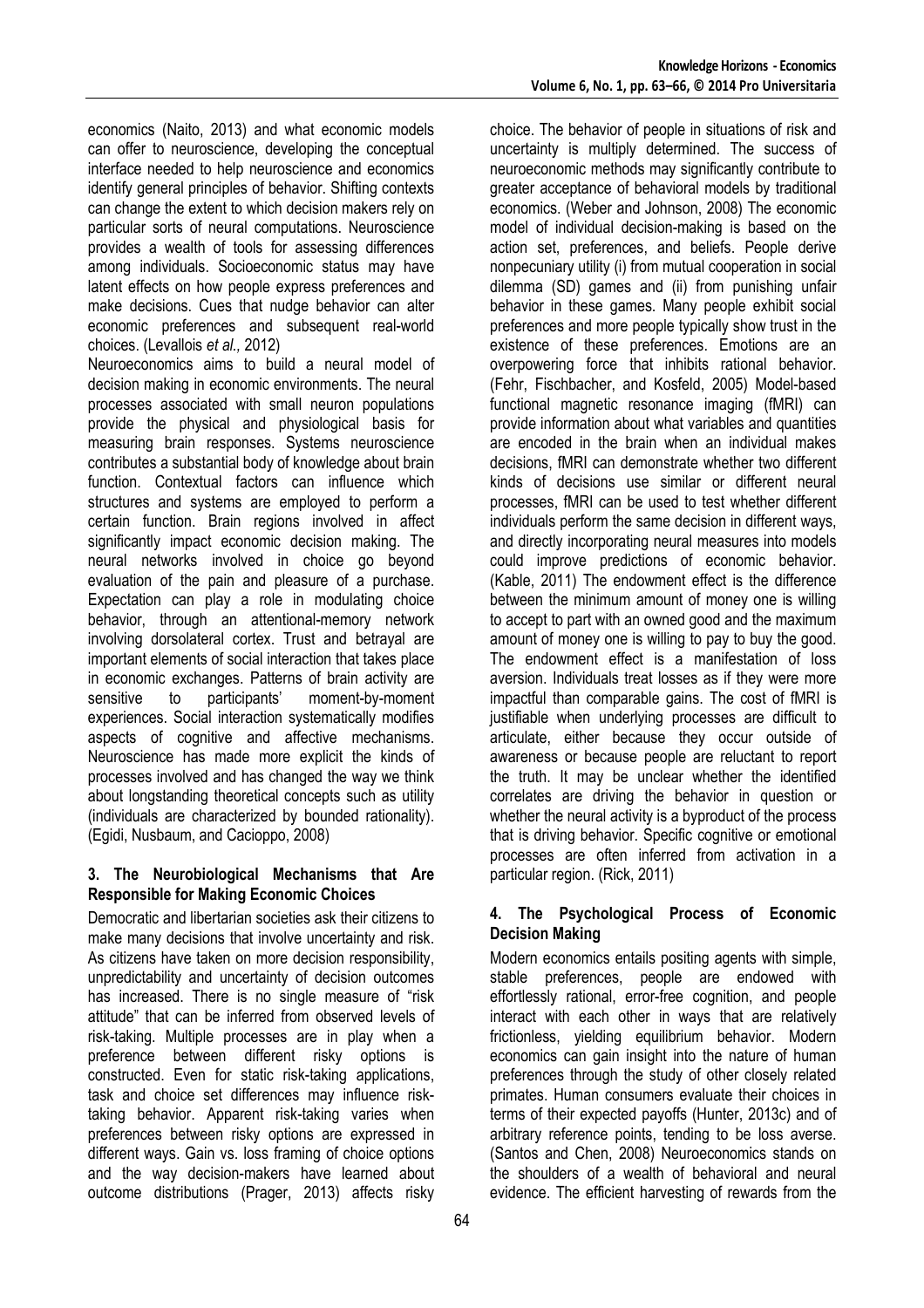real world depends on signals originating both within and outside the organism. In exchanges with other humans, efficient reward harvesting requires an agent to model their partner and their future interactions with their partner. Reward processing in the human brain (Pera, 2014a) can be tracked using fMRI across a wide spectrum of stimuli or internal states that qualify as rewarding. (Read Montague, 2007) Decision making is not a unitary process – a simple matter of integrated and coherent utility maximization. The brain involves a melding of diverse specialized processes that are integrated in various ways when the brain faces different types of problems. Judgment and behavior are the result of the interaction between multiple, often conflicting, processes. The assumptions underlying economic models (Nicolăescu, 2013b) are increasingly consistent with psychological intuition and empirical reality. There is a range of decision-making phenomena that are not well explained by any existing unitary models of risky decision making. People are sensitive to differences between outcomes and reference points, rather than to absolute end-states. In the real world, people often make decisions without explicit knowledge of probabilities. Conflicts between affect and deliberation are likely when people face certain moral dilemmas. (Loewenstein, Rick, and Cohen, 2008) Economic decisions may be affected by cultural differences in neurocomputational processing (Makó and Mitchell, 2013) underlying attention. Narrower allocation of attention may be associated with more impulsive and inconsistent temporal discounting. Incorporating cultural differences in neuroeconomic decision processes may establish more efficient economic policies. (Takahashi *et al*., 2009) Neuroscience can help us build better models of economic decision making (Hunter, 2013b): an understanding of the neural architecture involved in decision making (Pera, 2014b) might help us to model economic choice. Understanding of brain function can help to put constraints on models of economic decision making. The same area of the brain is responsible for loss aversion and ambiguity aversion. (Dean, 2013)

## **5. Conclusions**

The results of the current study converge with prior research on neurological constrains that can rule out certain types of decision making processes, the neural processing of consumer behavior, neuroscience investigations of how the brain computes preferences and makes choices, and the neural processes underlying human choice. As a result of these earlier research findings, this study sought to determine the biological processes that underlie economic choice, the understanding of economic behavior, the biological mechanisms of decision making, and the causal role of

brain structures in behavior. The findings of this study have implications for the roots of our economic behavior, the deeper structure of our systematic economic biases, the neural basis of social decision making, and the mechanisms that underlie human behavior.

#### **References**

1. Corsani, Antonella (2013), "Rent and Subjectivity in Neoliberal Cognitive Capitalism," *Knowledge Cultures* 1(4): 67–83.

2. Dean, Mark (2013), "What Can Neuroeconomics Tell us About Economic Decision Making?" in Philip Crowley and Thomas Zentall (eds.), *Comparative Decision Making.* New York: Oxford University Press, 163–203.

3. Egidi, Giovanna, Howard C. Nusbaum, and John T. Cacioppo (2008), "Neuroeconomics: Foundational Issues and Consumer Relevance," in C. P. Haugtvedt, P. M. Herr, and F. R. Cardes (eds.), *Handbook of Consumer Psychology*. New York: Lawrence Erlbaum, 1177–1214.

4. Fehr, Ernst, and Antonio Rangel (2011), "Neuroeconomic Foundations of Economic Choice – Recent Advances," *Journal of Economic Perspectives* 25(4): 3–30.

5. Fehr, Ernst, Urs Fischbacher, and Michael Kosfeld (2005), "Neuroeconomic Foundations of Trust and Social Preferences: Initial Evidence," *Neuroscientific Foundations of Economic Decision-Making* 95(2): 346– 351.

6. Glimcher, Paul W., Colin F. Camerer, Ernst Fehr, and Russell A. Poldrack (2008), "Introduction: A Brief History of Neuroeconomics," in Paul Glimcher, Ernst Fehr, Colin Camerer, and Russell Alan Poldrack (eds.), *Neuroeconomics: Decision Making and the Brain*. London: Academic Press, 1–12.

7. Hunter, Murray (2013a), "Creativity and Making Connections: 'The Patchwork of Entrepreneurial Opportunity,' (I)" *Psychosociological Issues in Human Resource Management* 1(2): 7–51.

8. Hunter, Murray (2013b), "Capabilities throughout the Organization Lifecycle," *Psychosociological Issues in Human Resource Management* 1(1): 37–107.

9. Hunter, Murray (2013c), "The Personal Paradigm Approach to Understanding the Nature of Entrepreneurs and How These Paradigms Contribute to Opportunity Discovery and Exploitation," *Journal of Self-Governance and Management Economics* 1(3): 44–61.

10. Kable, Joseph W. (2011), "The Cognitive Neuroscience Toolkit for the Neuroeconomist: A Functional Overview," *Journal of Neuroscience, Psychology, and Economics* 4(2): 63–84.